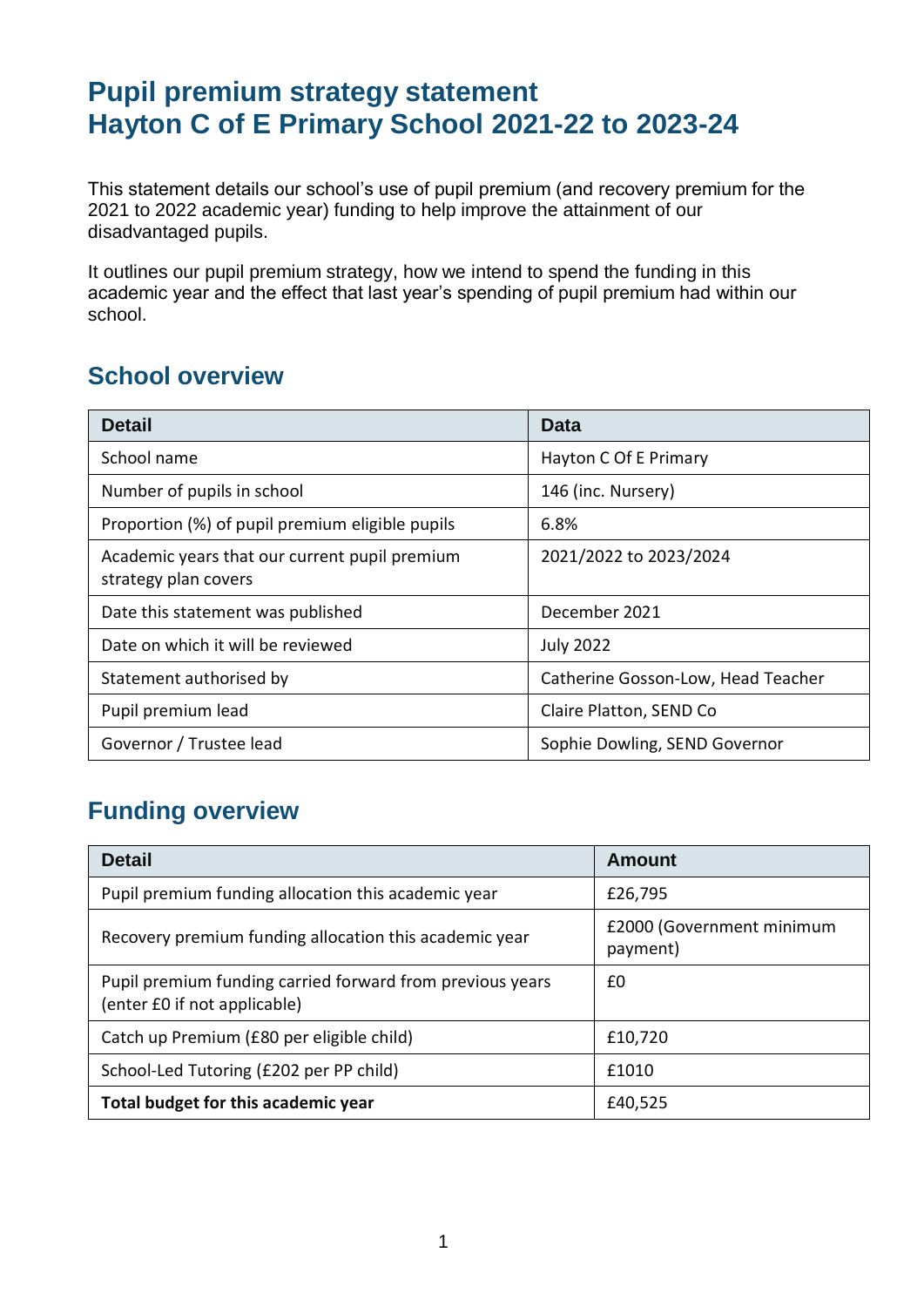# **Part A: Pupil premium strategy plan**

## **Statement of intent**

#### **What are our ultimate objectives for our disadvantaged pupils?**

At Hayton C of E Primary School, we focus upon a holistic approach to achieving, looking at the whole child, and use bespoke support that best fits their needs. This is true for all of our children at Hayton, but our aim is to ensure that those considered to be disadvantaged are able to thrive, show confidence in their own abilities, and become impactful learners for the rest of their lives. We see ourselves as part of their starting point for future success, and because of this, individual, specific needs are identified as quickly as possible and supported through a cyclical plan of ongoing monitoring and evaluation.

Our own pupil premium cohort shows 50% LAC and 30% Ever 6 and 20% FSM. This does not, however, demonstrate a complete picture of need on its own. Additional needs include attachment needs, emotional resilience and regulation as well as negative impacts promoted through poor school attendance, cognition and learning needs as well as communication and interaction. Not all of our PP students have a specific need however. All of our LAC children have a great deal of support from their home environments and we are able to work together with parents to ensure that all of their support and commitment is mirrored in the school setting. We would challenge those children so that they are able to meet their expectations, and even exceed, for those who are already high attainers. We would never assume that all disadvantaged pupils face similar barriers or have less potential to succeed.

Research has found that "disadvantaged pupils have been worst affected by the impact of the pandemic. It is therefore more important than ever that school strategies focus on support for disadvantaged pupils." (EEF Guidance for Teachers Using Pupil Premium).

We have found that barriers to learning, at our school, may also include:

- Attendance.
- Social, Emotional and Mental Health.
- Literacy and numeracy skills.
- Access to extended learning opportunities.
- Parental Engagement.

To manage closing the 'gap' between disadvantaged and non-disadvantaged pupils at Hayton School we aspire for all disadvantaged pupils in school

- to meet or exceed nationally expected progress rates
- to have access to the rich extra-curricular provision on offer
- to be well-rounded individuals who achieve their ambitions and flourish in life, and
- for all teaching staff to be involved in the analysis of data and identification of pupils, so that they are fully aware of strengths and weaknesses of progress across the school.

#### **How does our current pupil premium strategy plan work towards achieving those objectives?**

Our strategy is also integral to wider school plans for education recovery, notably in its targeted support through the National Tutoring Programme for pupils whose education has been worst affected, as well as using the School-Led Tutoring Grant to deliver bespoke support. We are, however, also including non-disadvantaged pupils with the offer of this support. To ensure that our approaches are impactful, we: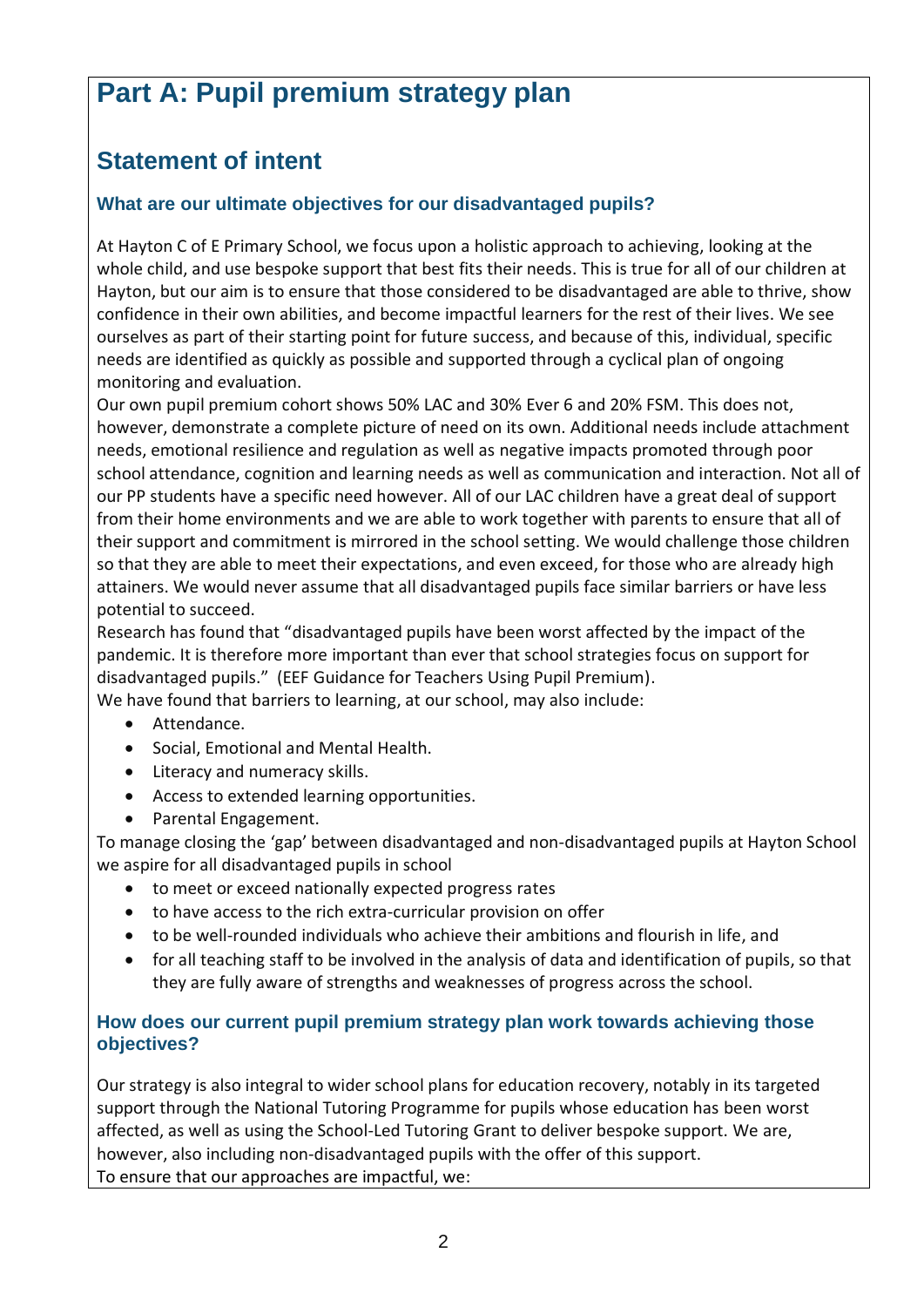- Gain a thorough knowledge of our disadvantaged pupils' levels of attainment, through robust assessment tools,
- Examine what could be hindering attainment through diagnostic assessment of academic challenges, but also take account of wider challenges, such as attendance.
- Use strong evidence to support our own recovery strategy, recognising what has already happened and how next steps will impact upon the learning of all, but in particular our disadvantaged pupils.
- Monitor and evaluate the success of planned strategies and amend as necessary.
- Support our staff so that any new initiatives can be fully implemented and all staff are aware of how to raise expectations of what can be achieved.

### **What are the key principles of our strategy plan?**

Evidence shows that disadvantaged children generally face additional challenges in reaching their potential at school and often do not perform as well as other pupils. Our key principle is to manage children's barriers to learning and raise attainment for all disadvantaged pupils so that they can make age related progress, or better.

#### *In 2021-22 there are additional grants available to schools:*

- *Recovery Premium (a PPG top-up to allow for additional support; £145 per PPG pupil, or £2000, whichever is higher)*
- *Catch-up premium (to support pupils in closing academic gaps caused by the Covid-19 response; £80 per pupil)*
- *School-led tutoring grant (to support delivery of 1-1/small group work by existing staff; based on 60% of PPG eligible pupils at a rate of £202 per eligible pupil)*

*As the aims of the overall PPG strategy far outweigh the funding available in 2021-22, and each grant is similarly relatively small, these grants will be used to support delivery of the TA-led aims of the PPG strategy for this academic year e.g. additional hours of support for 1-1 and small group work across the school.*

## **Challenges**

This details the key challenges to achievement that we have identified among our disadvantaged pupils.

| <b>Challenge</b><br>number | Detail of challenge                                                                                                                                                                                                                                                                                                                                                                                                                         |
|----------------------------|---------------------------------------------------------------------------------------------------------------------------------------------------------------------------------------------------------------------------------------------------------------------------------------------------------------------------------------------------------------------------------------------------------------------------------------------|
|                            | Assessments, observations, and discussions with pupils indicate cognition and learning<br>needs are evident from Reception through to KS2 and in general, are more prevalent<br>among our disadvantaged pupils than their peers.                                                                                                                                                                                                            |
|                            | Specific cognition and learning needs in some disadvantaged pupils have also been<br>highlighted after assessment from an outside agency.                                                                                                                                                                                                                                                                                                   |
|                            | Our assessments, observations and discussions with pupils indicate that key concepts in<br>their learning are not fully formed due to missing time in education due to the pandemic.<br>Disadvantaged pupils generally have greater difficulties with phonics and maths reasoning<br>skills than their peers. This negatively impacts their development as readers and<br>mathematicians. These findings are supported by national studies. |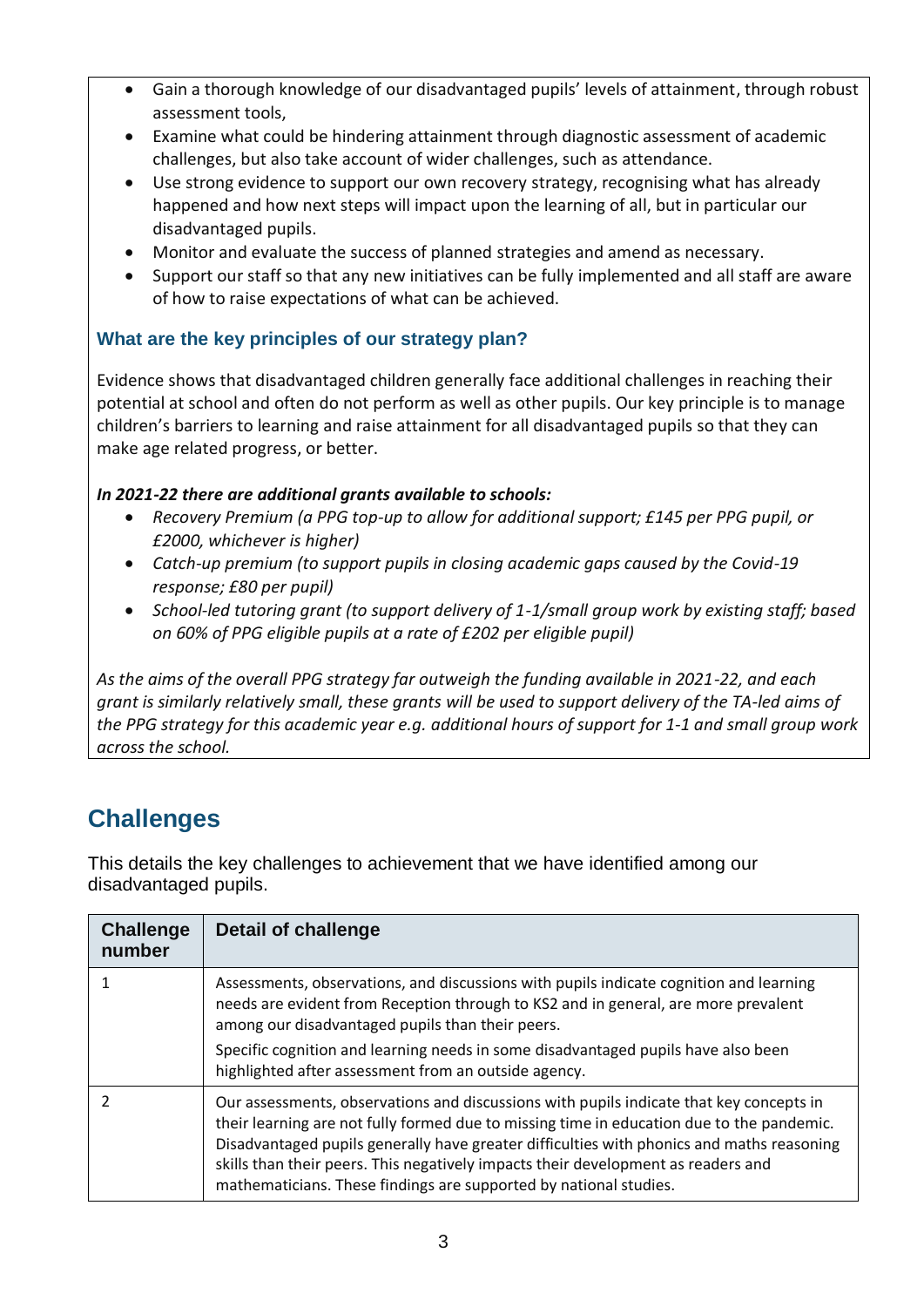|   | This has resulted in significant knowledge gaps leading to pupils falling further behind age-<br>related expectations, especially in maths and literacy.                                                                                                                                                                                                                                                                                                                                                                                                                                                                                                                                                                                 |
|---|------------------------------------------------------------------------------------------------------------------------------------------------------------------------------------------------------------------------------------------------------------------------------------------------------------------------------------------------------------------------------------------------------------------------------------------------------------------------------------------------------------------------------------------------------------------------------------------------------------------------------------------------------------------------------------------------------------------------------------------|
| 3 | Our assessments, observations and discussions with pupils and families have identified<br>social and emotional issues for many pupils, notably due to lack of face-to-face contact<br>with their peers, online bullying, and a lack of enrichment opportunities during school<br>closure. Attachment needs and an increase of ADHD diagnosis from outside agencies have<br>also been noted. These challenges particularly affect disadvantaged pupils, including their<br>attainment.<br>Teacher referrals for support have markedly increased during the pandemic. 3 pupils (all<br>of whom are disadvantaged) currently require additional support with social and<br>emotional needs and are all receiving small group interventions. |
| 4 | Our attendance data over the last 3 years indicates that attendance among disadvantaged<br>pupils has been the same or higher than for non-disadvantaged pupils.<br>An average of 0.7% of disadvantaged pupils have been 'persistently absent' compared to<br>an average of between 6.9% and 17% of their peers during that period. This includes time<br>away from education due to shielding, self- isolation, PCR and LFT testing based on<br>changes in government guidance during the Covid-19 pandemic.                                                                                                                                                                                                                            |
| 5 | Our assessments, observations and discussions with pupils suggest that the education and<br>wellbeing of many of our disadvantaged pupils have been impacted by partial school<br>closures to a greater extent than for other pupils. Disadvantaged pupils have increased<br>anxiety due to the disruption in quality and quantity of mainstream schooling during<br>previous academic years.                                                                                                                                                                                                                                                                                                                                            |
| 6 | Teacher referrals for support have markedly increased during the pandemic to support<br>those children who arrive at school unprepared for learning. Evidence suggest that<br>disadvantaged pupils are less likely to use metacognitive and self-regulatory strategies<br>without explicitly being taught them.                                                                                                                                                                                                                                                                                                                                                                                                                          |
|   | 25 pupils (17.1%), 5 of whom are disadvantaged (3.4%) currently require additional<br>support with social, emotional and cognitive needs, with all children receiving small group<br>and 1:1 intervention throughout the week. The other 5 disadvantaged children currently<br>do not require support in this area.                                                                                                                                                                                                                                                                                                                                                                                                                      |

## **Intended outcomes**

This explains the outcomes we are aiming for **by the end of our current strategy plan**, and how we will measure whether they have been achieved.

| <b>Intended outcome</b>                                                                                                                                                                                         | <b>Success criteria</b>                                                                                                                                                                                                                                                                                                                                 |
|-----------------------------------------------------------------------------------------------------------------------------------------------------------------------------------------------------------------|---------------------------------------------------------------------------------------------------------------------------------------------------------------------------------------------------------------------------------------------------------------------------------------------------------------------------------------------------------|
| Improved cognition among<br>disadvantaged pupils.                                                                                                                                                               | Assessments and observations indicate significantly improved<br>cognition and learning among disadvantaged pupils (e.g. 'knowing<br>more remembering more'). This is evident when triangulated with<br>other sources of evidence, including engagement in lessons, book<br>scrutiny and ongoing formative assessment.                                   |
| Early identification of gaps in<br>learning, following the extended<br>absences in school, which improves<br>outcomes in maths and literacy for<br>all pupils in school as well as our<br>disadvantaged pupils. | Robust programme of assessments will highlight any areas (in<br>Reading, Writing and Mathematics) that require specific support.<br>Use of formative and summative assessments, book scrutiny,<br>pupil's voice and key transition data to track improvement in pupil<br>progress so that each identified child is meeting their predicted<br>outcomes. |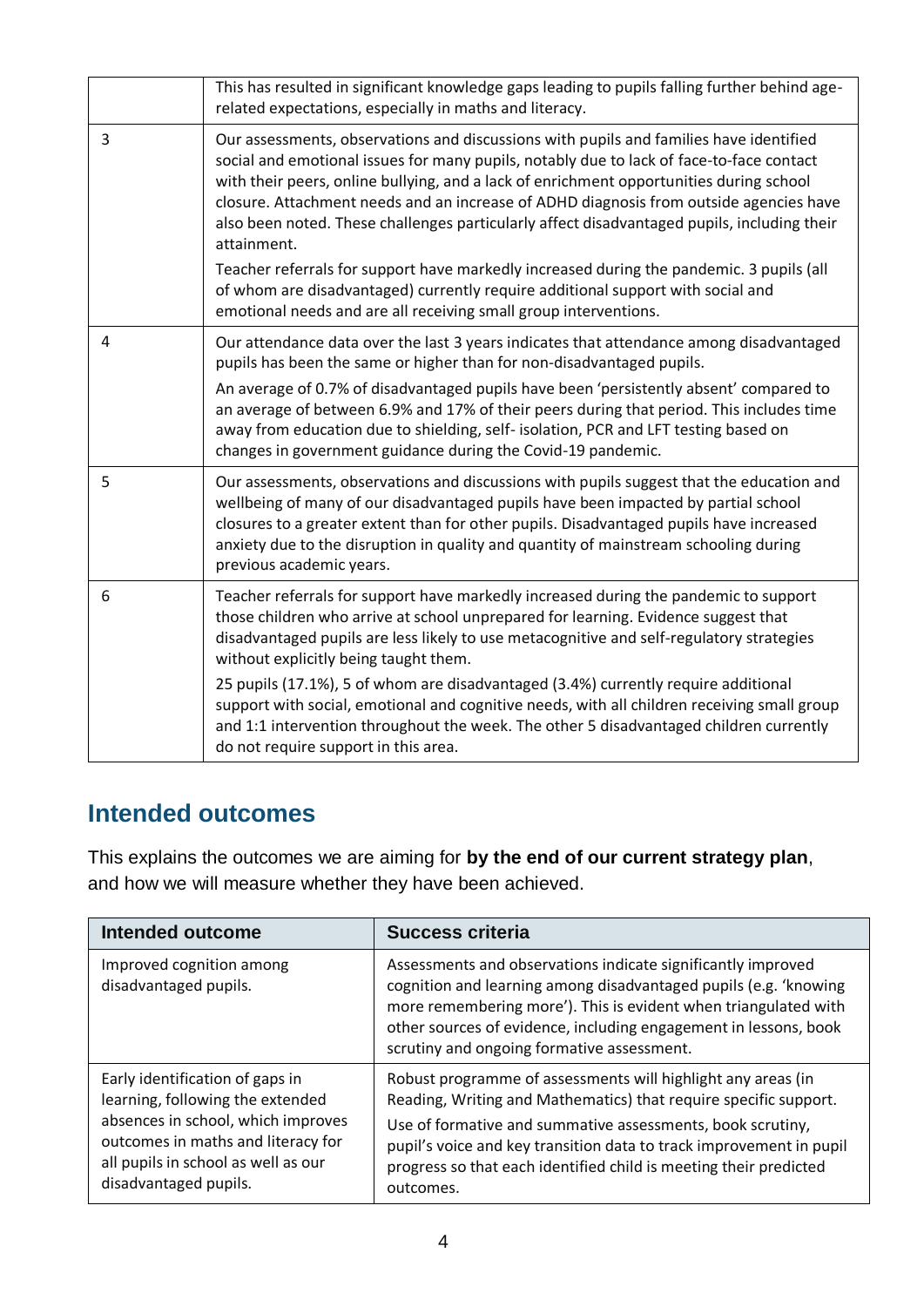|                                                                                                                         | KS2 reading outcomes in 2023/24 show that more than 65% of<br>disadvantaged pupils met the expected standard.<br>KS2 maths outcomes in 2023/24 show that more than 65% of<br>disadvantaged pupils met the expected standard.                                                                                                                                                                                               |
|-------------------------------------------------------------------------------------------------------------------------|----------------------------------------------------------------------------------------------------------------------------------------------------------------------------------------------------------------------------------------------------------------------------------------------------------------------------------------------------------------------------------------------------------------------------|
| To achieve and sustain improved<br>wellbeing for all pupils in our school,<br>particularly our disadvantaged<br>pupils. | Sustained high levels of wellbeing from 2023/24 demonstrated by:<br>all children being able to access the mainstream classroom due<br>to the school's positive, nurturing and supportive ethos<br>improved support for children with attachment needs,<br>$\bullet$<br>especially around returning to school after several extended<br>absences<br>a significant reduction in online bullying and/or bullying<br>$\bullet$ |
| To achieve and sustain improved<br>attendance for all pupils, particularly<br>our disadvantaged pupils.                 | Sustained high attendance, in line with national expectations, from<br>2023/24 demonstrated by:<br>the overall absence rate for all pupils being no more than<br>5%<br>the percentage of all pupils who are persistently absent<br>being below 10%                                                                                                                                                                         |
| Reduce levels of anxiety around<br>school scenarios.                                                                    | Increased positive attitude to learning and constructive social<br>patterns for all children.<br>Introduction of 'Zones of Regulation' throughout the school to help<br>support children's understanding of emotional resilience.                                                                                                                                                                                          |
| Improvements upon attitude to<br>learning by pupils and understanding<br>of metacognition impact.                       | 'There is some evidence to suggest that disadvantaged pupils are<br>less likely to use metacognitive and self-regulatory strategies<br>without being explicitly taught these strategies.' EEF Evidence.<br>Therefore, metacognition and self-regulation strategies will be<br>explicitly taught throughout the school and increase the use of these<br>skills by pupils.                                                   |

## **Activity in this academic year**

This details how we intend to spend our pupil premium (and recovery premium funding) **this academic year** to address the challenges listed above.

### **Teaching (for example, CPD, recruitment and retention)**

#### Budgeted cost: **£14,988**

| <b>Activity</b>                                                                                                                                         | Evidence that supports this approach                                                                                                                                                                                                                                                                                                  | <b>Challenge</b><br>number(s)<br>addressed |
|---------------------------------------------------------------------------------------------------------------------------------------------------------|---------------------------------------------------------------------------------------------------------------------------------------------------------------------------------------------------------------------------------------------------------------------------------------------------------------------------------------|--------------------------------------------|
| Purchase of<br>standardised diagnostic<br>assessments.<br>Training for staff to<br>ensure assessments are<br>interpreted and<br>administered correctly. | Standardised tests can provide reliable insights into the<br>specific strengths and weaknesses of each pupil to help<br>ensure they receive the correct additional support through<br>interventions or teacher instruction:<br>Standardised tests   Assessing and Monitoring Pupil Progress<br>  Education Endowment Foundation   EEF | 1, 2, 4                                    |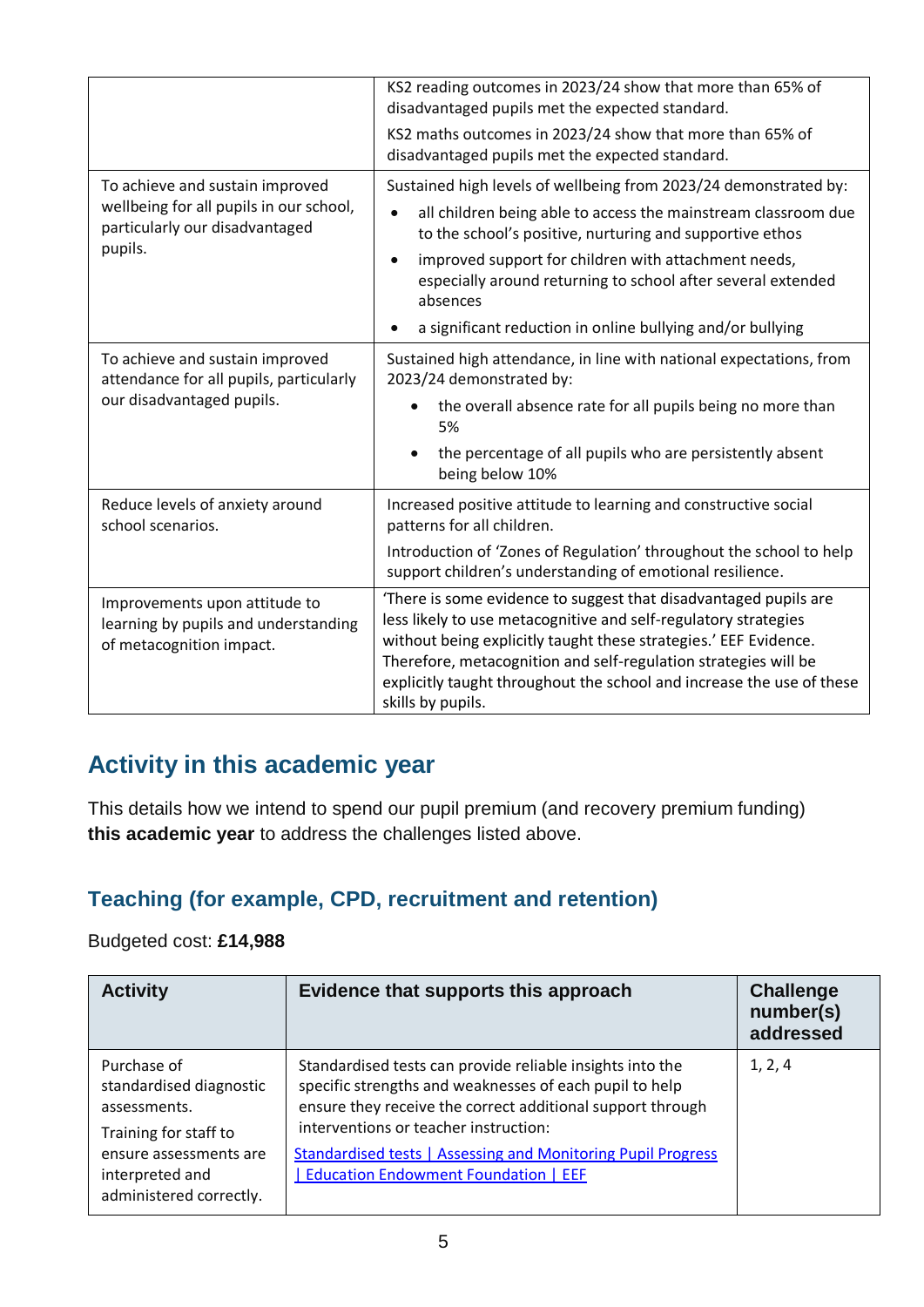| <b>Activity</b>                                                                                                                                                                                                                                                                                        | Evidence that supports this approach                                                                                                                                                                                                                                                                                                                                                                                                                                                                                                                                  | <b>Challenge</b><br>number(s)<br>addressed |
|--------------------------------------------------------------------------------------------------------------------------------------------------------------------------------------------------------------------------------------------------------------------------------------------------------|-----------------------------------------------------------------------------------------------------------------------------------------------------------------------------------------------------------------------------------------------------------------------------------------------------------------------------------------------------------------------------------------------------------------------------------------------------------------------------------------------------------------------------------------------------------------------|--------------------------------------------|
| Embedding dialogic<br>activities across the<br>school curriculum.<br>These can support<br>pupils to articulate key<br>ideas, consolidate<br>understanding and<br>extend vocabulary.<br>We will purchase<br>resources and fund<br>ongoing teacher training<br>and release time (NELI).                  | There is a strong evidence base that suggests oral language<br>interventions, including dialogic activities such as high-<br>quality classroom discussion, are inexpensive to implement<br>with high impacts on reading:<br>Oral language interventions   Toolkit Strand   Education<br><b>Endowment Foundation   EEF</b><br>https://educationendowmentfoundation.org.uk/projects-<br>and-evaluation/projects/dialogic-teaching £4000<br><b>Talk4Writing Training</b><br>Subject Leader release min 1 day one day per term<br><b>Training for Colourful Semantics</b> | 1,2,4                                      |
| Purchase of a DfE<br>validated Systematic<br><b>Synthetic Phonics</b><br>programme to secure<br>stronger phonics<br>teaching for all pupils.                                                                                                                                                           | Phonics approaches have a strong evidence base that<br>indicates a positive impact on the accuracy of word reading<br>(though not necessarily comprehension), particularly for<br>disadvantaged pupils:<br><b>Phonics   Toolkit Strand   Education Endowment Foundation</b><br>$ $ EEF<br>Pearsons Bug Club<br>£500 for CPD<br>£768 for books = $£1268$<br>KS1 monitoring for 2 staff to include Literacy subject leader<br>minimum 3 days                                                                                                                            | 1,2,4                                      |
| Enhancement of our<br>maths teaching and<br>curriculum planning in<br>line with DfE and EEF<br>guidance.<br>We will fund teacher<br>release time to embed<br>key elements of<br>guidance in school and<br>to access NW Maths<br>Hub CPD and resources<br>(including Teaching for<br>Mastery training). | The DfE non-statutory guidance has been produced in<br>conjunction with the National Centre for Excellence in the<br>Teaching of Mathematics, drawing on evidence-based<br>approaches:<br>Maths guidance KS 1 and 2.pdf (publishing.service.gov.uk)<br>The EEF guidance is based on a range of the best available<br>evidence:<br>Improving Mathematics in Key Stages 2 and 3<br>Math subject leader release time - minimum of 6 days<br>release                                                                                                                      | 1,2,4                                      |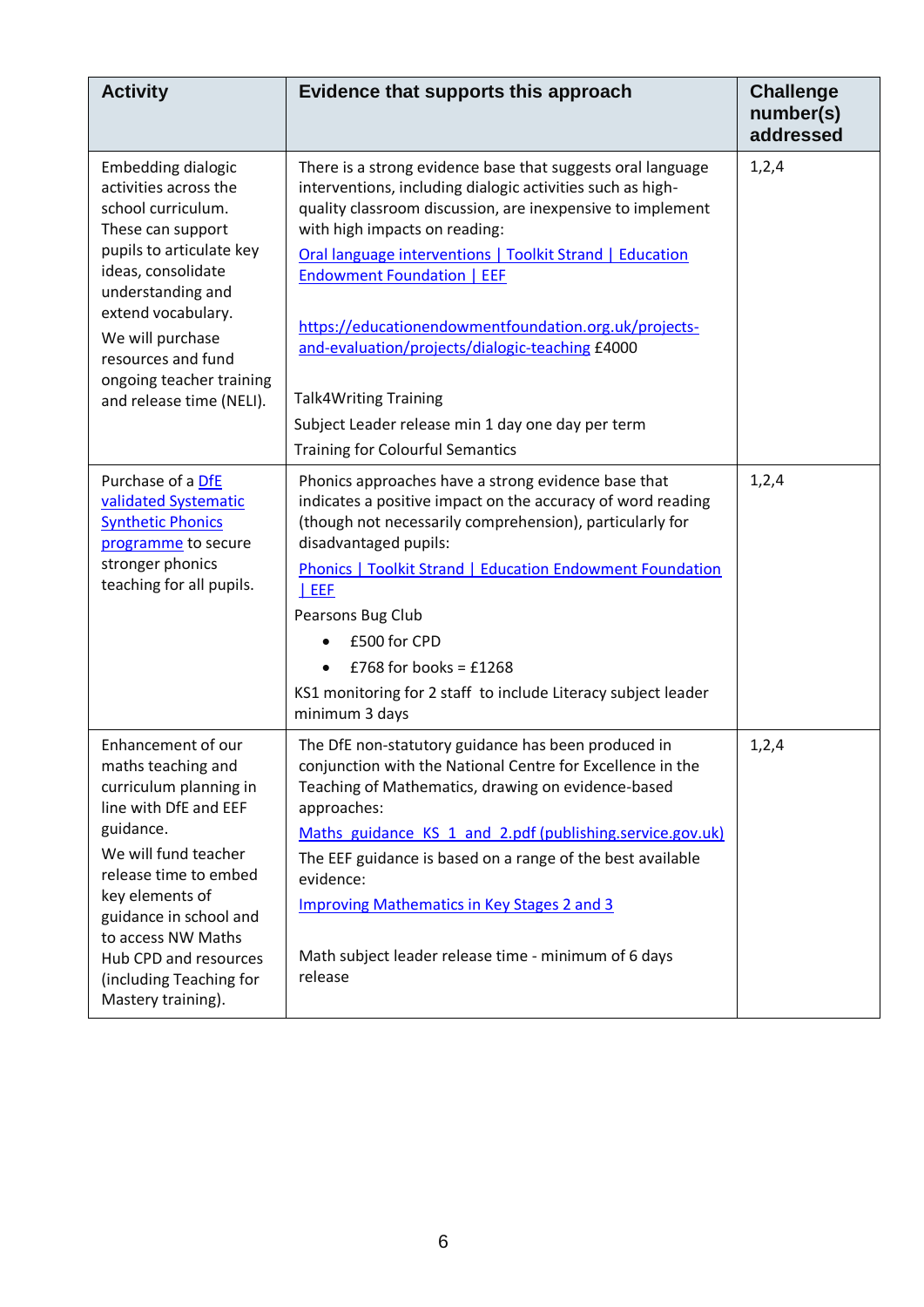| <b>Activity</b>                                                                                                                                        | Evidence that supports this approach                                                                                                                                                                                                                                                                            | <b>Challenge</b><br>number(s)<br>addressed |
|--------------------------------------------------------------------------------------------------------------------------------------------------------|-----------------------------------------------------------------------------------------------------------------------------------------------------------------------------------------------------------------------------------------------------------------------------------------------------------------|--------------------------------------------|
| Improve the quality of<br>social and emotional<br>(SEL) learning.                                                                                      | There is extensive evidence associating childhood social<br>and emotional skills with improved outcomes at school<br>and in later life (e.g., improved academic performance,<br>attitudes, behaviour and relationships with peers):                                                                             | 3,4,5,6                                    |
| SEL approaches will be<br>embedded into routine<br>educational practices<br>and supported by<br>professional<br>development and<br>training for staff. | <b>EEF Social and Emotional</b><br>Learning.pdf(educationendowmentfoundation.org.uk)<br>Zones of Regulation - Books, Resources Whole School<br><b>Training</b><br>ADHD support and training<br>Wellbeing and Resilience Training for SEND co and<br>Whole school training<br>SEND co Monitoring 3 days per term |                                            |

### **Targeted academic support (for example, tutoring, one-to-one support structured interventions)**

Budgeted cost: **£19,357**

| <b>Activity</b>                                                                                                                                                          | Evidence that supports this approach                                                                                                                                                                                                                                                                                                                                                                                                                                                                                                                                        | <b>Challenge</b><br>number(s)<br>addressed |
|--------------------------------------------------------------------------------------------------------------------------------------------------------------------------|-----------------------------------------------------------------------------------------------------------------------------------------------------------------------------------------------------------------------------------------------------------------------------------------------------------------------------------------------------------------------------------------------------------------------------------------------------------------------------------------------------------------------------------------------------------------------------|--------------------------------------------|
| Purchase of a<br>programme to improve<br>listening, narrative and<br>vocabulary skills for<br>disadvantaged pupils<br>who have relatively low<br>spoken language skills. | Oral language interventions can have a positive impact on<br>pupils' language skills. Approaches that focus on speaking,<br>listening and a combination of the two show positive<br>impacts on attainment:<br>Oral language interventions   EEF<br>(educationendowmentfoundation.org.uk)<br>TA support required to implement these small group<br>programmes<br>Use of Lego Therapy sessions<br>Implementation of 'Social Use of Language' by Wendy<br>Rinaldi.<br>Use of 'Language Use Activities' activity guide by NEPS                                                  | 1, 4                                       |
| <b>Additional phonics</b><br>sessions targeted at<br>disadvantaged pupils<br>who require further<br>phonics support.                                                     | Phonics approaches have a strong evidence base indicating a<br>positive impact on pupils, particularly from disadvantaged<br>backgrounds. Targeted phonics interventions have been<br>shown to be more effective when delivered as regular<br>sessions over a period up to 12 weeks:<br>Phonics   Toolkit Strand   Education Endowment<br>Foundation   EEF<br>TA support for small groups to undertake short term<br>programmes of:<br>'Toe by Toe' - Resources + TA time<br>'Nessy Islands' - Resources + TA Time<br>Individual trained support for 'Reading Intervention' | 2                                          |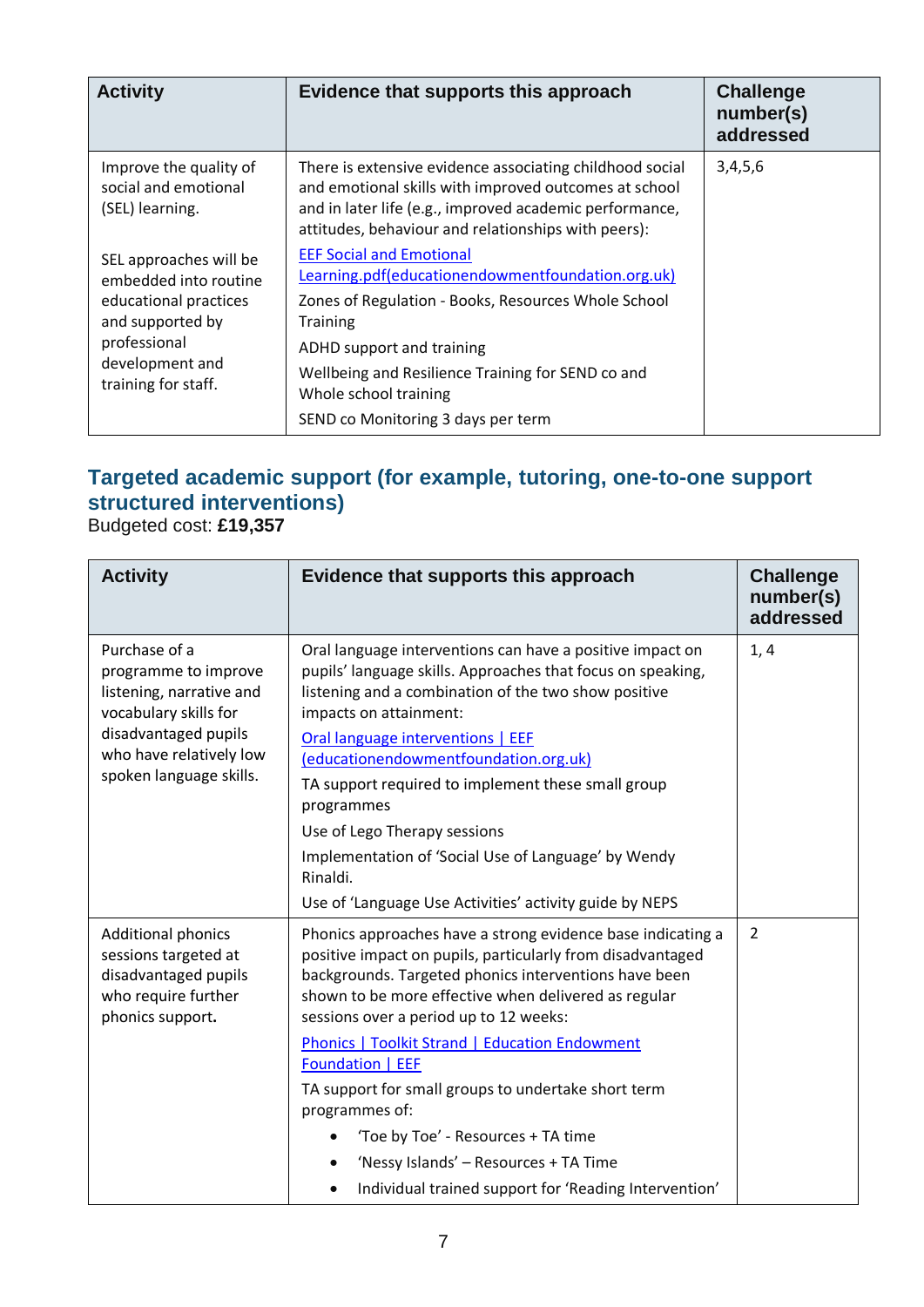| <b>Activity</b>                                                                                                                                                                                                                                                                                              | Evidence that supports this approach                                                                                                                                                                                                                                                                                                                                                                                                                                                                                                                                  | <b>Challenge</b><br>number(s)<br>addressed |
|--------------------------------------------------------------------------------------------------------------------------------------------------------------------------------------------------------------------------------------------------------------------------------------------------------------|-----------------------------------------------------------------------------------------------------------------------------------------------------------------------------------------------------------------------------------------------------------------------------------------------------------------------------------------------------------------------------------------------------------------------------------------------------------------------------------------------------------------------------------------------------------------------|--------------------------------------------|
| Engaging with the National<br><b>Tutoring Programme to</b><br>provide school-led tutoring<br>for pupils whose education<br>has been most impacted by<br>the pandemic. A significant<br>proportion of the pupils who<br>receive tutoring will be<br>disadvantaged, including<br>those who are high attainers. | Tuition targeted at specific needs and knowledge gaps<br>can be an effective method to support low attaining<br>pupils or those falling behind, both one-to-one:<br>One to one tuition   EEF<br>(educationendowmentfoundation.org.uk)<br>And in small groups:<br>Small group tuition   Toolkit Strand   Education<br>Endowment Foundation   EEF<br>Delivery of 'catch up' programmes for those children<br>negatively affected by loss of school time and other<br>socio significant factors. Regular support, in school,<br>through the National Tutoring Programme. | 4                                          |
| <b>Embedding of basic</b><br>numeracy skills following<br>long periods away from<br>mainstream schooling.                                                                                                                                                                                                    | TTRockstars programme for basic numeracy knowledge.<br>Use of TA for 'Before and After' small group work within<br>each class.<br>Use of 'Ronit Bird' numeracy programme for more<br>specific needs. 1:1 TA support.                                                                                                                                                                                                                                                                                                                                                  | $\overline{2}$                             |

## **Wider strategies (for example, related to attendance, behaviour, wellbeing)**

### Budgeted cost: **£5480**

| <b>Activity</b>                                                                                                                                                                | Evidence that supports this approach                                                                                                                                                                                                                                                                                                                                                          | <b>Challenge</b><br>number(s)<br>addressed |
|--------------------------------------------------------------------------------------------------------------------------------------------------------------------------------|-----------------------------------------------------------------------------------------------------------------------------------------------------------------------------------------------------------------------------------------------------------------------------------------------------------------------------------------------------------------------------------------------|--------------------------------------------|
| Whole staff training on<br>behaviour management<br>and anti-bullying<br>approaches with the aim<br>of developing our school<br>ethos and improving<br>behaviour across school. | Both targeted interventions and universal approaches can<br>have positive overall effects:<br><b>Behaviour interventions   EEF</b><br>(educationendowmentfoundation.org.uk)<br>Embedding of Zones of Regulation throughout the school.<br>'Good to Be Green' rewards resources to support our whole<br>school behaviour model.<br>1:1 talk time for individual support.<br>1:1 music lessons. | 5                                          |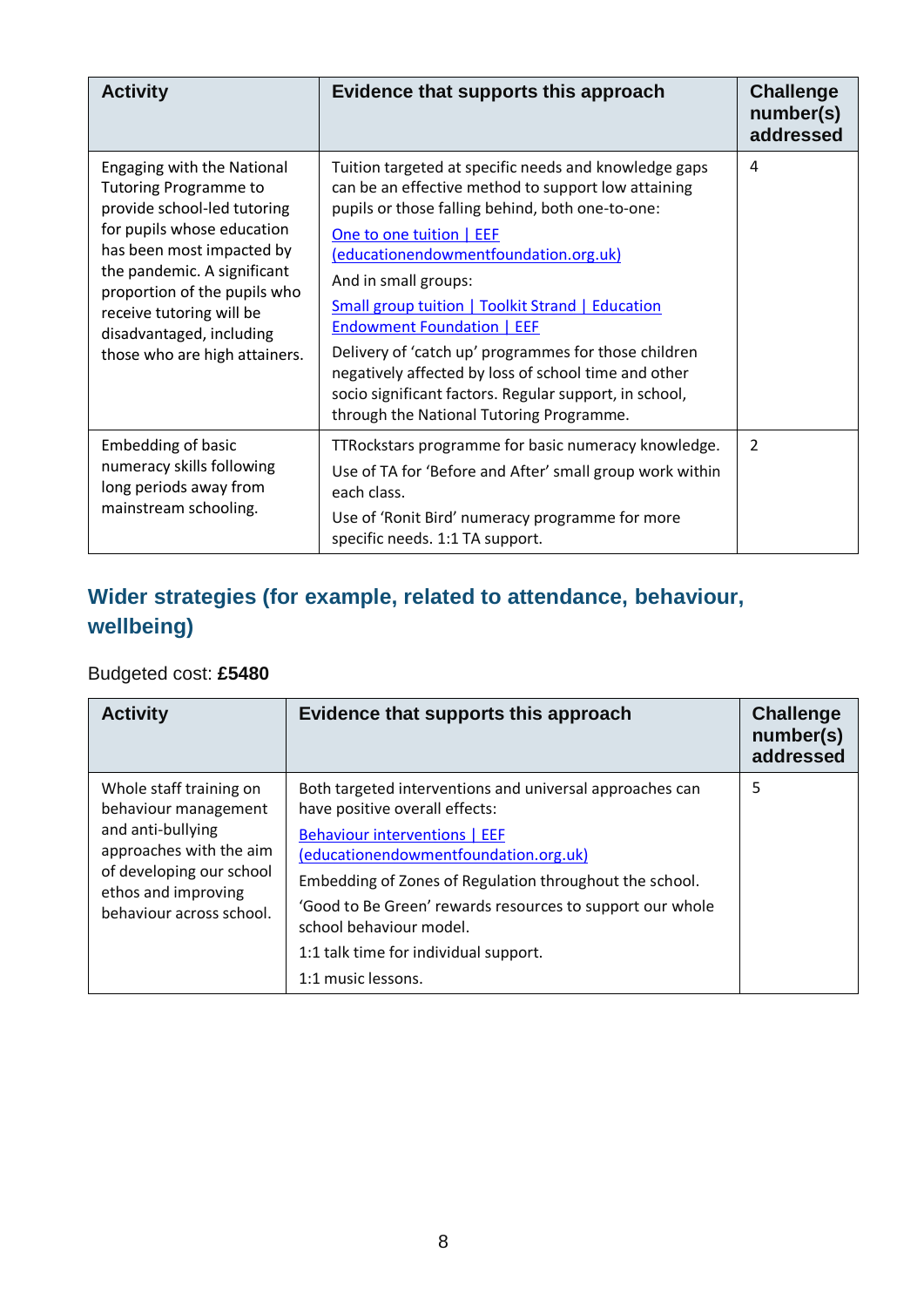| <b>Activity</b>                                                                                                                                                                                                                                                                                              | Evidence that supports this approach                                                                                                                                                                                                                 | <b>Challenge</b><br>number(s)<br>addressed |
|--------------------------------------------------------------------------------------------------------------------------------------------------------------------------------------------------------------------------------------------------------------------------------------------------------------|------------------------------------------------------------------------------------------------------------------------------------------------------------------------------------------------------------------------------------------------------|--------------------------------------------|
| Embedding principles of<br>good practice set out in<br>the DfE's Improving<br><b>School Attendance</b><br>advice.<br>This will involve training<br>and release time for<br>staff to develop and<br>implement new<br>procedures and<br>appointing<br>attendance/support<br>officers to improve<br>attendance. | The DfE guidance has been informed by engagement with<br>schools that have significantly reduced levels of absence and<br>persistent absence.<br>Working in partnership with LA Access and Inclusion Officers,<br>Learning Disabilities Team, CAMHs. | 6                                          |
| Contingency fund for<br>acute issues.                                                                                                                                                                                                                                                                        | Based on our experiences and those of similar schools to<br>ours, we have identified a need to set a small amount of<br>funding aside to respond quickly to needs that have not yet<br>been identified.                                              | All                                        |

# **Total budgeted cost: £40,525**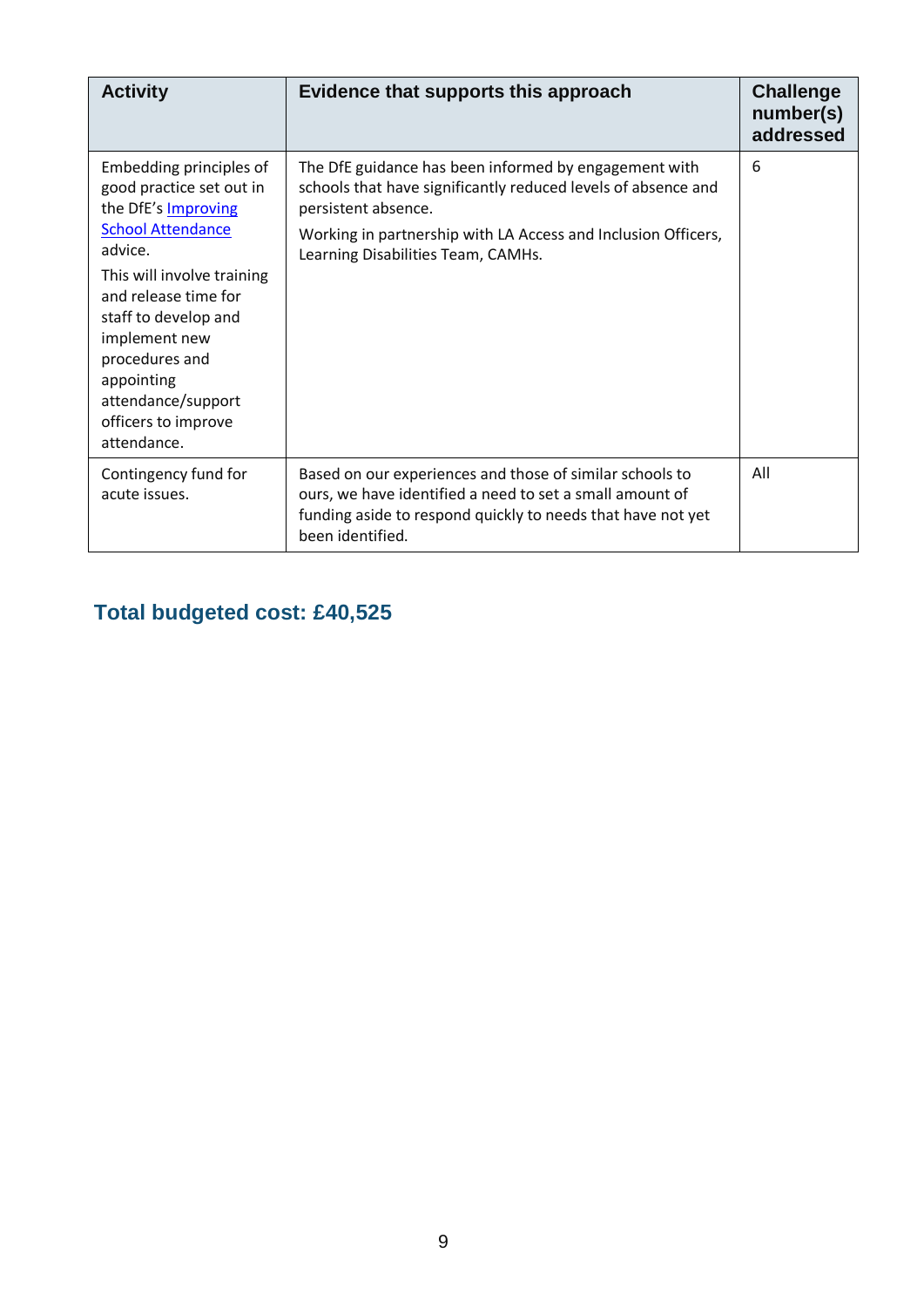# **Part B: Review of outcomes in the previous academic year**

## **Pupil premium strategy outcomes**

This details the impact that our pupil premium activity had on pupils in the 2020 to 2021 academic year.

Due to COVID-19, performance measures have not been published for 2020 to 2021, and 2020 to 2021 results will not be used to hold schools to account.

We were able to close the attainment gap across the curriculum in some areas by using the following: Alex Bedford's CUSP and CLUSP curriculum resources to help support the implementation of our recovery curriculum. Depth of Learning tracking enabled us to pinpoint children's specific needs in and gaps in their learning leading to focussed small group intervention work in every classroom throughout the school to support all children. Maths subject lead, teachers and TAs received training from NCETM and NW Maths Hub to become more confident with teaching maths mastery, use of Ronit Bird resources for specific numeracy skills support and Chess sessions for KS1 & KS2 children.

A focus on developing reading skills, promote regular reading and develop further a love of literature was targeted through additional texts for our Accelerated Reader scheme and our whole school 'reading raffle'. Additional quality texts were also supplemented through the 'Spellbinding' programme, which encouraged the development of vocabulary, alongside the purchase of the 'Vocabulary Ninja' scheme.

Our attendance has improved with support from the Inclusion officer and is now between 85-95% throughout the year. During Lockdown periods school was open for at least 60% of the children.

To support with children's social and emotional development we were able to access bereavement resources, our SENDco took part in the 'Wellbeing and Resilience Project' and additional training about the changes to the Early Help - signs of wellbeing process, which positively impacted upon the outcomes for children who have been referred for additional support during the year. Two new social programmes for the year 6 pupils were introduced following monitoring of their emotional well-being: 'The Friendship Formula' and 'Learning to Become Socially Talented Children.' Lego therapy was used with small groups throughout the school. Sports leaders were introduced in the Y6 class to develop independence, responsibility and purpose which impacted positively upon those children who required targeted support for SEMH needs and, more generally, with skills to take forward towards transition to KS3. Other sport related programmes also made a positive impact. The Carlisle United Community Sports Trust Training also aimed to support pupils with their social and emotional skills.

The consolidation of a new behaviour model, throughout the school, has shown a positive impact upon any 'low-level' behaviour issues that could disrupt learning. The focus is upon positive behaviour, which is rewarded each week, throughout the school.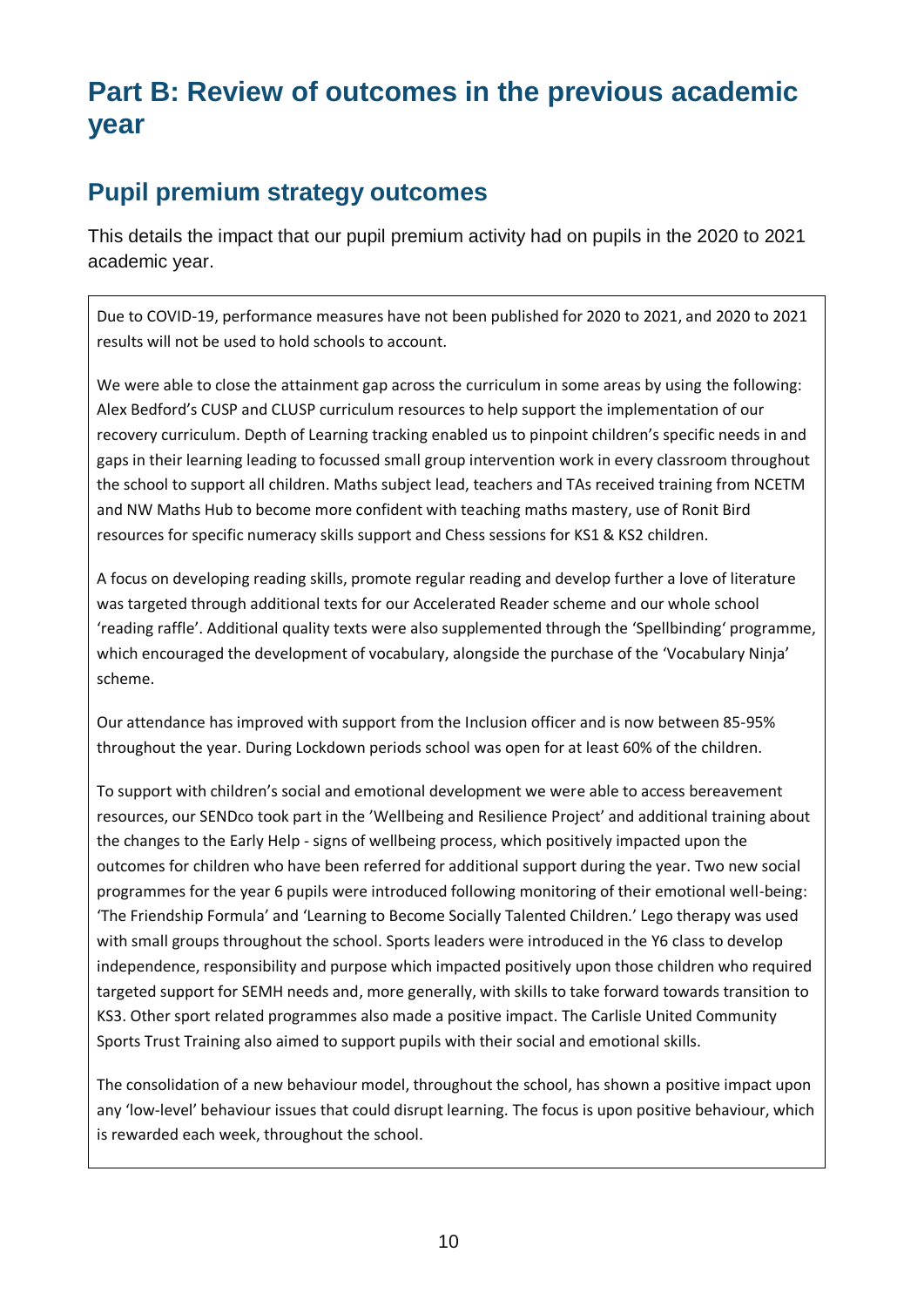# **Externally provided programmes**

| <b>Programme</b>                                                                                    | <b>Provider</b>                                                                      |
|-----------------------------------------------------------------------------------------------------|--------------------------------------------------------------------------------------|
| <b>Primary Mastery Professional Development</b>                                                     | National Centre for Excellence in the<br>Teaching of Mathematics via NW Maths<br>Hub |
| PowerMaths                                                                                          | Pearson                                                                              |
| <b>Bug Club Phonics</b>                                                                             | Pearson                                                                              |
| <b>CLUSP and CUSP</b>                                                                               | Alex Bedford                                                                         |
| Val Sabin Progression of (PE) skills - to help<br>support young sport's leaders as an SEMH<br>tool. | Val Sabin                                                                            |
| <b>TTRockStars</b>                                                                                  | MathsCircle                                                                          |
| Chess                                                                                               | <b>Chess in Schools and Communities</b>                                              |
| Football in the Community - Rising Stars                                                            | Carlisle United FC                                                                   |